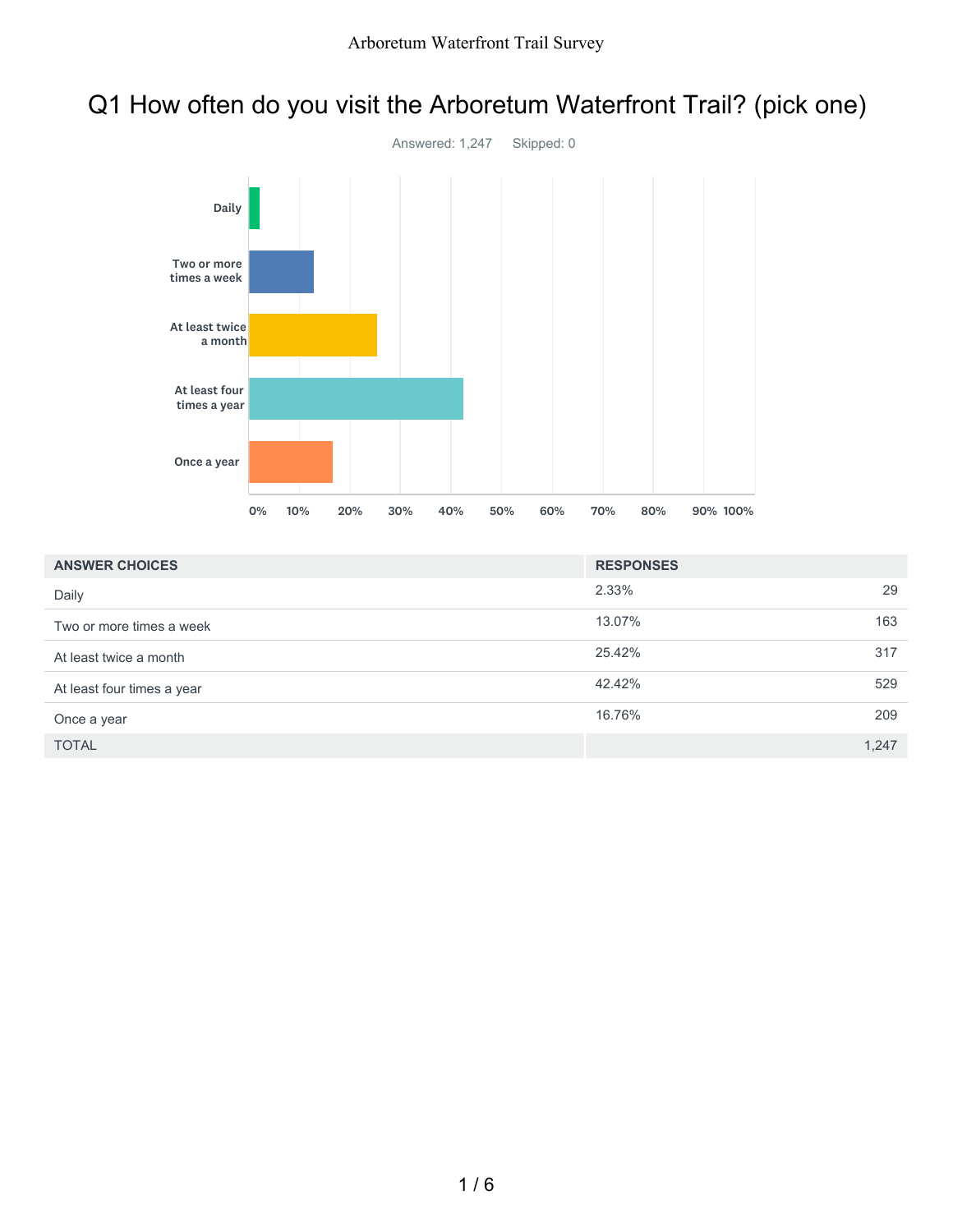# Q2 What days are you most likely to visit the park? (check all that apply)



| <b>ANSWER CHOICES</b>    | <b>RESPONSES</b> |     |
|--------------------------|------------------|-----|
| Sunday                   | 75.70%           | 944 |
| Monday                   | 33.76%           | 421 |
| Tuesday                  | 32.40%           | 404 |
| Wednesday                | 36.81%           | 459 |
| Thursday                 | 34.00%           | 424 |
| Friday                   | 38.57%           | 481 |
| Saturday                 | 74.10%           | 924 |
| Total Respondents: 1,247 |                  |     |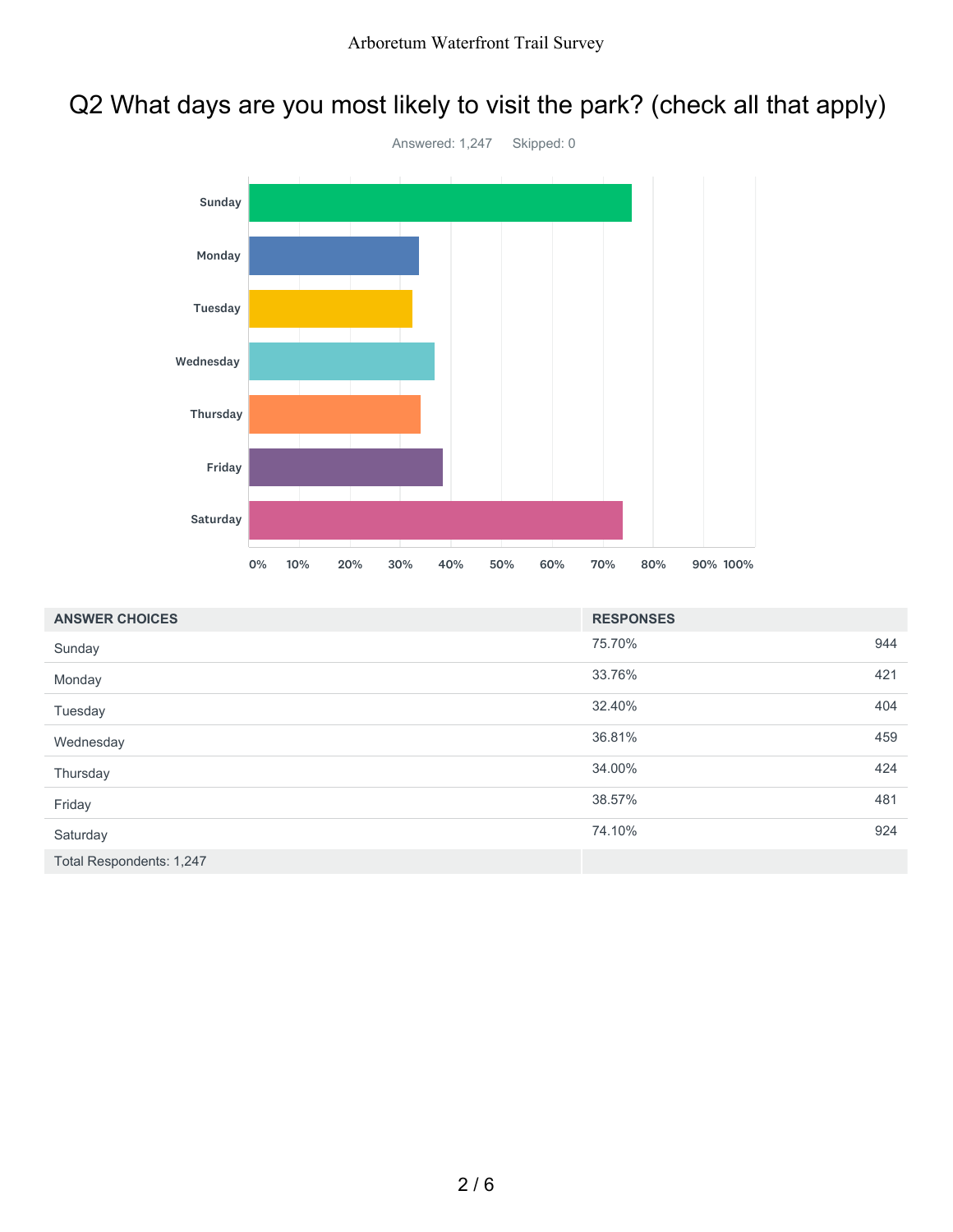Arboretum Waterfront Trail Survey

## Q3 What is your zip code?

Answered: 1,247 Skipped: 0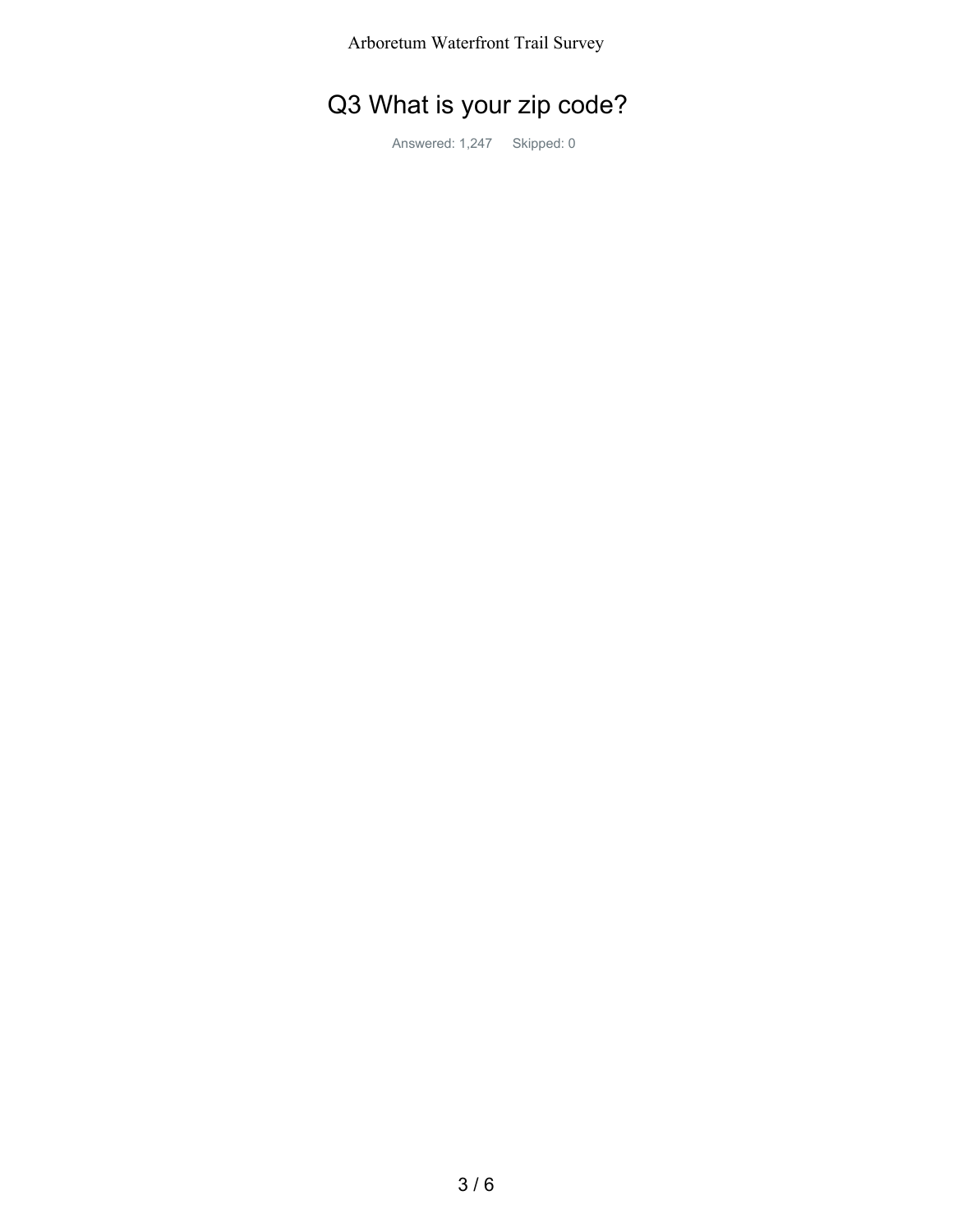#### Q4 Why do you visit the Arboretum Waterfront Trail? (check all that apply)



| <b>ANSWER CHOICES</b>                    | <b>RESPONSES</b> |       |
|------------------------------------------|------------------|-------|
| To enjoy nature                          | 93.58%           | 1,167 |
| Bird watching                            | 40.74%           | 508   |
| For exercise                             | 72.09%           | 899   |
| Running                                  | 23.10%           | 288   |
| To spend time with family and/or friends | 59.66%           | 744   |
| To relax/meditate                        | 53.89%           | 672   |
| To walk or hike the trails               | 85.97%           | 1,072 |
| Fishing                                  | 1.68%            | 21    |
| Other (please specify)                   | 12.91%           | 161   |
| Total Respondents: 1,247                 |                  |       |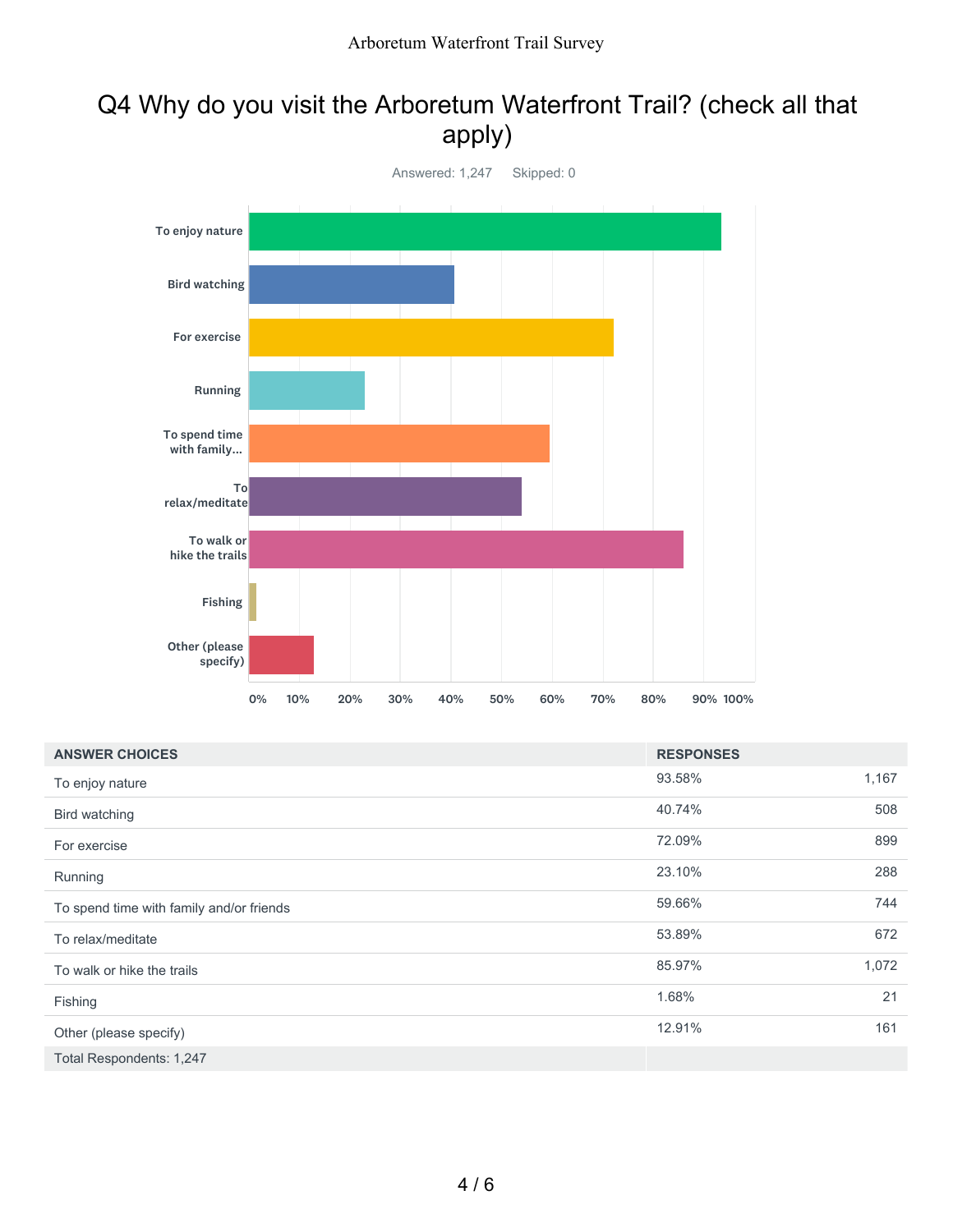

| <b>ANSWER CHOICES</b>  | <b>RESPONSES</b> |       |
|------------------------|------------------|-------|
| <b>Walking Trail</b>   | 87.01%           | 1,085 |
| Lookout                | 2.81%            | 35    |
| <b>View Point</b>      | 5.77%            | 72    |
| Other (please specify) | 4.41%            | 55    |
| <b>TOTAL</b>           |                  | 1,247 |